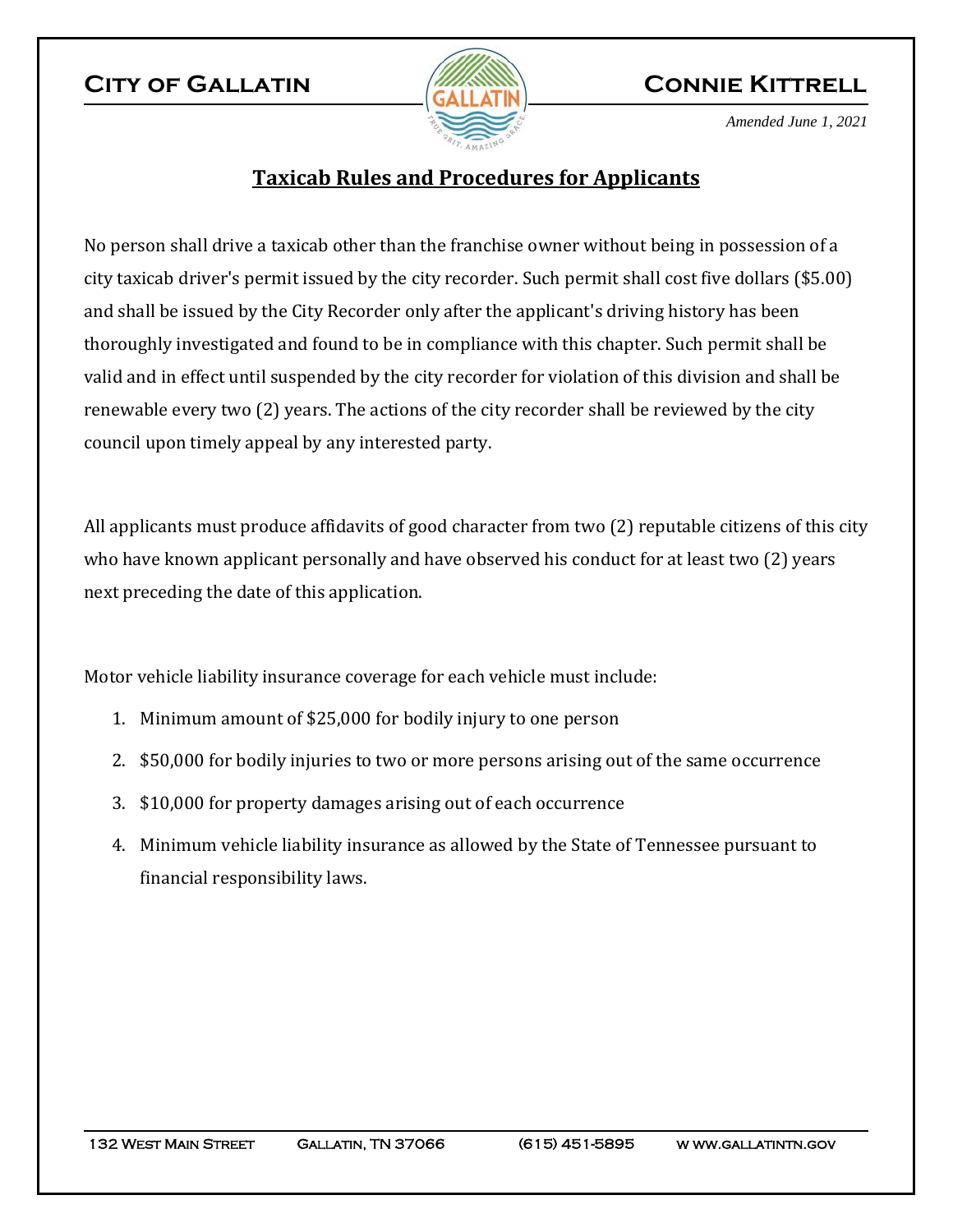# **CITY OF GALLATIN CONNIE KITTRELL**



*Amended June 1, 2021*

## **Taxicab Permit Application**

| Are you addicted to the use of intoxicating liquor or drugs? $\vert$  Yes    No                                                           |  |  |  |  |
|-------------------------------------------------------------------------------------------------------------------------------------------|--|--|--|--|
| Have you be convicted of a felony within the past ten $(10)$ years? $\vert \quad  Yes  \quad  No$                                         |  |  |  |  |
| Have you been convicted of driving under the influence of an intoxicant or drug within the past<br>five $(5)$ years?    Yes<br>$\vert$ No |  |  |  |  |
| Have you been convicted of three (3) or more traffic violations within the past three (3) years?<br>N <sub>0</sub><br>Yes                 |  |  |  |  |
| my foregoing application are true to the best of my knowledge, information and belief.                                                    |  |  |  |  |
| Applicant's Signature                                                                                                                     |  |  |  |  |
|                                                                                                                                           |  |  |  |  |
|                                                                                                                                           |  |  |  |  |
|                                                                                                                                           |  |  |  |  |
| <b>Notary Public</b>                                                                                                                      |  |  |  |  |
| GALLATIN, TN 37066<br>(615) 451-5895<br><b>132 WEST MAIN STREET</b><br>W WW.GALLATINTN.GOV                                                |  |  |  |  |